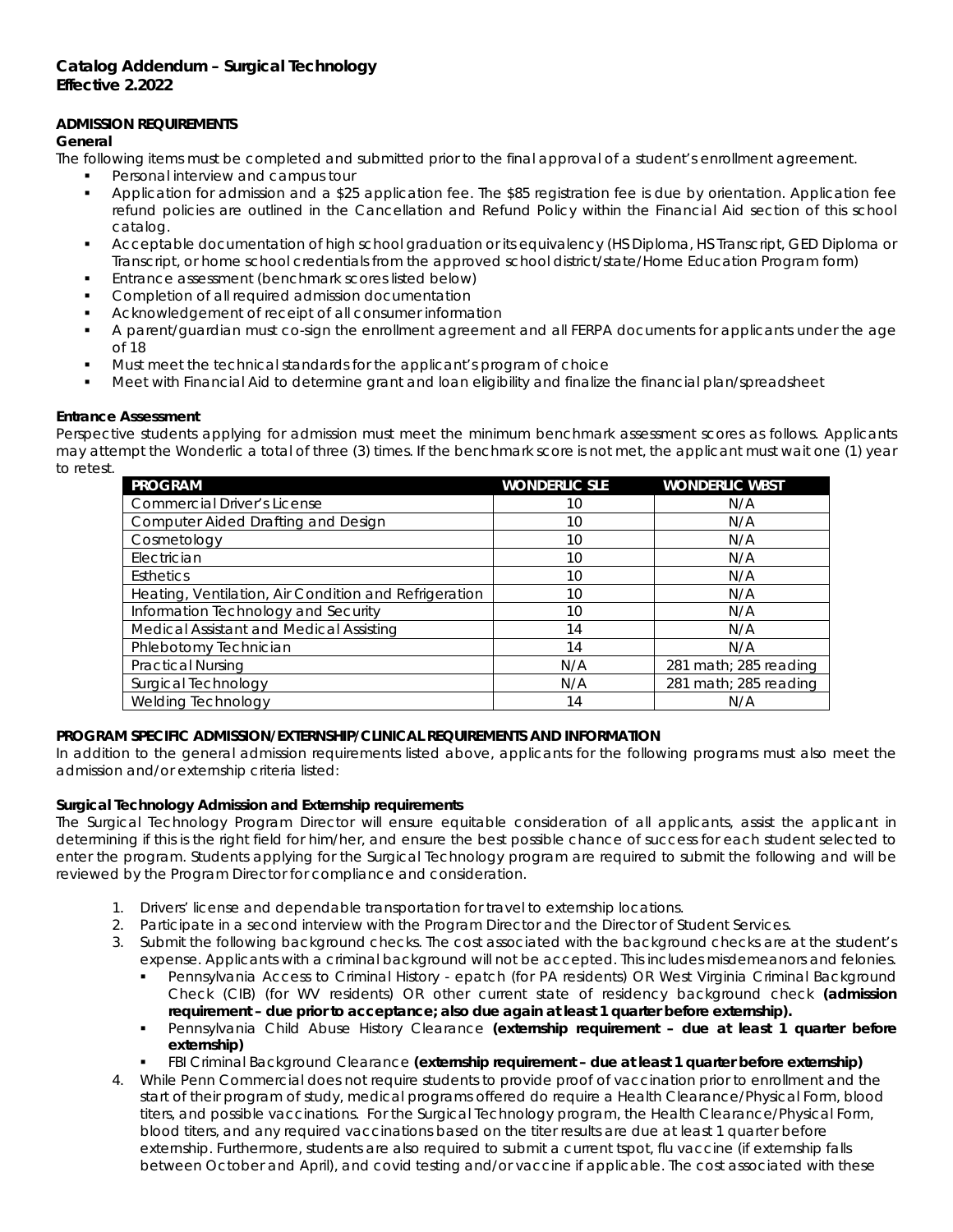medical services are at the student's expense.

5. Drug testing must be completed on campus by Penn Commercial's contracted service provider. Please note that drug testing can be done at random at any time during enrollment. Cost for the first scheduled drug testing is included in the student's financial aid package. Random drug testing will be paid for by the school. A positive drug test will result in immediate termination from the program. NOTE: a medical marijuana card DOES NOT make anyone exempt from a positive drug test. A student who has a positive drug test may reapply for admission after one year.

## **TUITION AND FEES SCHEDULE**

| <b>PROGRAM</b>                         | <b>AWARD</b> | <b>PROGRAM</b><br><b>LENGTH</b> | <b>QUARTER</b><br><b>CREDITS/HOUR</b> | <b>PROGRAM TUITION</b> | <b>APP/REG</b><br><b>FEES</b> | <b>BOOKS AND</b><br>FEES* | <b>PROGRAM</b><br><b>TOTAL</b> |
|----------------------------------------|--------------|---------------------------------|---------------------------------------|------------------------|-------------------------------|---------------------------|--------------------------------|
| Commercial Driver's License            | Certificate  | 6/7/12 weeks                    | 220 hours                             | \$6,795.00             | \$100                         | \$300.00                  | \$7,195.00                     |
| Computer Aided Drafting<br>and Design  | AST          | 18 months                       | 110.5 quarter<br>credits              | \$23,978.00            | \$110                         | \$5,484.00                | \$29,572.00                    |
| Cosmetology                            | Diploma      | 9 months                        | 1250 hours                            | \$15,425.00            | \$110                         | \$4,464.00                | \$19,999.00                    |
| Electrician                            | Diploma      | 9 months                        | 59.0 quarter<br>credits               | \$12,213.00            | \$110                         | \$4,671.00                | \$16,994.00                    |
| <b>Electrician Evening</b>             | Diploma      | 15 months                       | 59.0 quarter<br>credits               | \$12,213.00            | \$110                         | \$4,971.00                | \$17,294.00                    |
| <b>Esthetics</b>                       | Diploma      | 3 months                        | 400 hours                             | \$4,000.00             | \$110                         | \$2,451.00                | \$6,561.00                     |
| <b>HVAC-R</b>                          | AST          | 18 months                       | 106.0 quarter<br>credits              | \$21,730.00            | \$110                         | \$5,920.00                | \$27,760.00                    |
| Information Technology and<br>Security | ASB          | 18 months                       | 104.0 quarter<br>credits              | \$23,088.00            | \$110                         | \$6801.00                 | \$29,999.00                    |
| <b>Medical Assistant</b>               | ASB          | 18 months                       | 107.0 quarter<br>credits              | \$23,219.00            | \$110                         | \$6,951.00                | \$30,280.00                    |
| Phlebotomy Technician                  | Diploma      | 3 months                        | 12.0 quarter<br>credits               | \$2,484.00             | \$110                         | \$1,116.00                | \$3,710.00                     |
| <b>Practical Nursing</b>               | Diploma      | 12 months                       | 1500 hours                            | \$19,650.00            | \$110                         | \$5,521.00                | \$25,281.00                    |
| Surgical Technology                    | AST          | 21 months                       | 105.0 quarter<br>credits              | \$32,970.00            | \$110                         | \$4,427.00                | \$37,507.00                    |
| <b>Welding Technology</b>              | Diploma      | 12 months                       | 78.0 credits                          | \$16,926.00            | \$110                         | \$6,255.00                | \$23,291.00                    |

*\*The cost of the Certification/Licensure fee is included in the "Books and Fees" section above. If a student does not pass the exam on the first attempt, he/she is financially responsibility for paying the repeat fee. These fees vary by program.*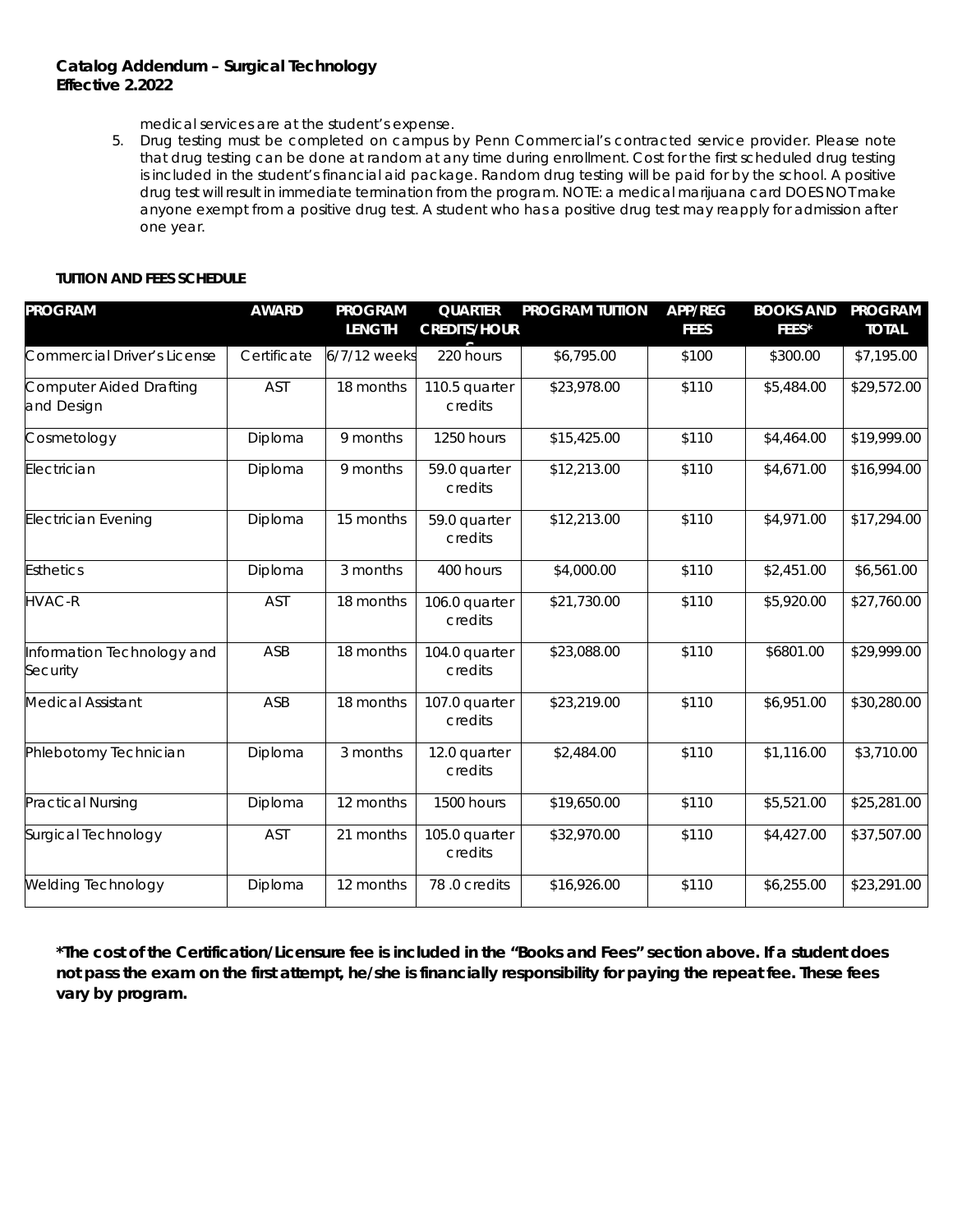# **SURGICAL TECHNOLOGY ASSOCIATE IN SPECIALIZED TECHNOLOGY DEGREE (AST)**

| Program Length        | 21 Months |
|-----------------------|-----------|
| <b>Total Hours</b>    | 1650      |
| Total Quarter Credits | 105.0     |

**Program Mission:** The Surgical Technology program prepares graduates for employment as competent, entry-level surgical technologists whose role is essential to the surgical team. Students engage in multimodal learning approaches that span academic studies in the classroom, hands-on laboratory training, and clinical experiences in hospitals, surgical centers and/or clinics. Strong emphasis is placed on learning how to work quickly and effectively to anticipate the surgeon's needs during surgical procedures. Students are closely supported and supervised as they master knowledge and skills in the practical application of aseptic technique, creating and maintaining the sterile field, safe handling of specimens, and providing pre-, intra-, and post-operative patient care according to established ethical and professional standards.

**Class Schedule:** Classes are scheduled any time Monday through Friday between 8:00 am to 4:30 pm. The quarterly sequence listed below is subject to change.

**Externship Schedule:** Externship rotations can be scheduled any time Monday through Friday from 6:30 am to 4:30 pm, depending on scheduled clinical site location and shift assignment.

**Course Requirements:** Students must earn a grade of C or better in all core courses in order to be considered passing. Core courses are designated by a • symbol. General education courses are designated by a • symbol.

| Quarter<br>#   | Course<br>Code                                                             | <b>Course Name</b>                         | Lecture<br>Hours     | Lab<br>Hours   | Externship<br>Hours | Total<br>Hours | Quarter<br><b>Credits</b> |
|----------------|----------------------------------------------------------------------------|--------------------------------------------|----------------------|----------------|---------------------|----------------|---------------------------|
| $\mathbf 1$    | MD 100 +                                                                   | Medical Terminology                        | 30                   | 0              | $\overline{0}$      | 30             | 3.0                       |
|                | ST 100 ·                                                                   | Surgical Technology Field Research         | 10                   | $\overline{0}$ | $\overline{0}$      | 10             | 1.0                       |
|                | ST 101 -                                                                   | Exploration of the Surgical Environment    | 40                   | 30             | $\overline{0}$      | 70             | 5.5                       |
| $\mathbf{1}$   | ST 102 ·                                                                   | Instrumentation and Microbiology           | 40                   | 30             | $\overline{0}$      | 70             | 5.5                       |
| $\overline{2}$ | EC 101 ◆                                                                   | <b>English Composition</b>                 | 30                   | 20             | $\boldsymbol{0}$    | 50             | 4.0                       |
| $\overline{2}$ | ST 103T -                                                                  | Practices of Aseptic Technique             | 40                   | $\mathbf{O}$   | 0                   | 40             | 4.0                       |
| $\overline{2}$ | ST 103L -                                                                  | Practices of Aseptic Technique Lab         | $\mathbf 0$          | 30             | 0                   | 30             | 1.5                       |
| $\overline{2}$ | ST 104T -                                                                  | OR Equipment and Supplies                  | 30                   | $\Omega$       | 0                   | 30             | 3.0                       |
| $\overline{2}$ | ST 104L -                                                                  | OR Equipment and Supplies Lab              | $\Omega$             | 30             | $\mathsf{O}\xspace$ | 30             | 1.5                       |
| $\overline{2}$ | ST 110 ·                                                                   | Surgical Anatomy & Physiology 1            | 30                   | 20             | $\overline{0}$      | 50             | 4.0                       |
| 3              | MA 103 +                                                                   | <b>Tech Math II</b>                        | 30                   | 20             | $\mathbf 0$         | 50             | 4.0                       |
| 3              | PS 101 ◆                                                                   | Introduction to Psychology                 | 30                   | 20             | $\mathbf 0$         | 50             | 4.0                       |
| 3              | ST 105T -                                                                  | <b>Surgical Specialties 1</b>              | 40                   | $\overline{O}$ | $\overline{0}$      | 40             | 4.0                       |
| 3              | ST 105L -                                                                  | Surgical Specialties 1 Lab                 | $\overline{O}$       | 30             | $\overline{0}$      | 30             | 1.5                       |
| 3              | ST 111 ·                                                                   | Surgical Anatomy & Physiology 2            | 30                   | 20             | $\overline{0}$      | 50             | 4.0                       |
| 4              | ST 125 ·                                                                   | Pharmacology for the Surgical Technologist | 30                   | 20             | $\overline{0}$      | 50             | 4.0                       |
| 4              | ST 200T -                                                                  | <b>Surgical Specialties 2</b>              | 40                   | $\Omega$       | $\overline{0}$      | 40             | 4.0                       |
| 4              | ST 200L -                                                                  | Surgical Specialties 2 Lab                 | $\mathbf{O}$         | 30             | 0                   | 30             | 1.5                       |
| 4              | ST 201T -                                                                  | <b>Surgical Specialties 3</b>              | 40                   | $\Omega$       | $\overline{0}$      | 40             | 4.0                       |
| 4              | ST 201L -                                                                  | Surgical Specialties 3 Lab                 | $\mathbf{O}$         | 30             | 0                   | 30             | 1.5                       |
| 5              | <b>BA110 ◆</b>                                                             | Ethics in the Workplace                    | 30                   | 20             | $\mathbf 0$         | 50             | 4.0                       |
| 5              | ST 202T -                                                                  | <b>Surgical Specialties 4</b>              | 40                   | $\overline{0}$ | $\mathbf 0$         | 40             | 4.0                       |
| 5              | ST 202L -                                                                  | Surgical Specialties 4 Lab                 | $\boldsymbol{0}$     | 30             | $\mathbf 0$         | 30             | 1.5                       |
| 5              | ST 203T -                                                                  | <b>Surgical Specialties 5</b>              | 40                   | $\overline{0}$ | $\mathbf 0$         | 40             | 4.0                       |
| 5              | ST 203L -                                                                  | Surgical Specialties 5 Lab                 | $\Omega$             | 30             | $\overline{0}$      | 30             | 1.5                       |
| 5              | All students are scheduled for Basic Life Support for Healthcare Providers |                                            |                      |                |                     |                |                           |
| 6              | PD 105 +                                                                   | Career Development                         | 10                   | 20             | 0                   | 30             | 2.0                       |
| 6              | ST 205 ·                                                                   | <b>CST Review 1</b>                        | 10                   | 0              | $\Omega$            | 10             | 1.0                       |
| 6              | ST 220 ·                                                                   | ST Externship Rotation 1                   | $\overline{0}$       | $\Omega$       | 285                 | 285            | 9.5                       |
| $\overline{7}$ | ST 206 -                                                                   | <b>CST Review 2</b>                        | 20                   | 10             | $\Omega$            | 30             | 2.5                       |
| $\overline{7}$ | $ST 221 -$                                                                 | ST Externship Rotation 2                   | $\Omega$             | $\Omega$       | 285                 | 285            | 9.5                       |
|                |                                                                            |                                            |                      |                |                     |                |                           |
|                |                                                                            |                                            | 640<br><b>Totals</b> | 440            | 570                 | 1650           | 105.0                     |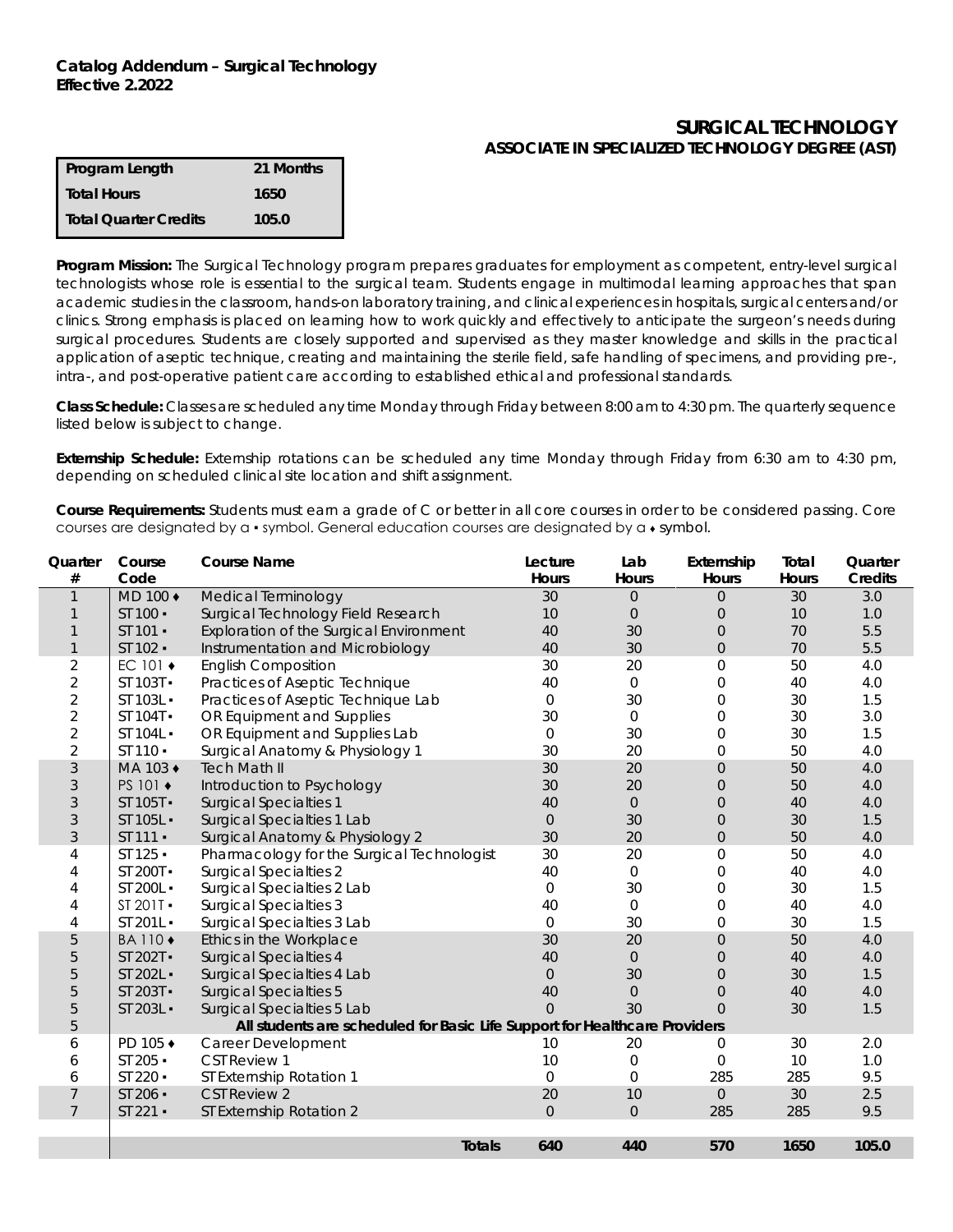### **PROGRAMMATIC ACCREDITATION DISCLOSURE**

Penn Commercial Business/Technical School is in the process of seeking programmatic accreditation for the Surgical Technology program from the Commission on Accreditation of Allied Health Education Programs (CAAHEP) [www.caahep.org.](http://www.caahep.org/) The CAAHEP accreditation will allow graduates to be eligible to sit for the Certified Surgical Technologist (CST) Examination through the National Board of Surgical Technology and Surgical Assisting (NBSTSA). Graduates who attended Penn Commercial during the initial accreditation process will be eligible to sit for the CST examination, upon approval. Certification is required for employment in Pennsylvania.

### **GRADUATION REQUIREMENTS**

Formal graduation ceremonies are held during the fall and spring quarters. Students must meet the following requirements to graduate from Penn Commercial:

- The student has completed all required courses with a passing grade.
- The student has accumulated the total number of credits or clock hours required for graduation from his/her program of study.
- The student has achieved a cumulative grade point average of 2.0.
- The student has completed 100% of externship or clinical hours and minimum case requirements met.
- The student has met all financial obligations to the school.
- The student has completed the exit interview process, if applicable.
- The student has met the attendance requirements of his/her program.
- CDL students must pass Class "A" CDL exam.
- Surgical Technology students must sit for the NBSTSA certification exam.

### **MAKEUP WORK**

It is the responsibility of the student to contact each instructor and make appropriate arrangements to complete any missed work due to an absence. Normally, instructors will make arrangements on the student's time, outside of class, to make up tests or other missed work. If a graded activity is not made up within five (5) calendar days after returning to class, a grade of zero will be recorded toward the final grade calculation. In class activities, competencies, and quizzes that are missed may be scheduled for makeup at the discretion of the instructor and may be subject to a 10% deduction. Instructors may make case-by-case exceptions if a significant, documentable, and infrequent situation caused a student to miss a submission deadline. Instructors will ensure that all students receive equitable consideration when granting extensions.

#### *Commercial Driver's License Students*

Students must make up every hour missed, per graduation requirements. Makeup work must be coordinated with the CDL Program Director.

#### *Cosmetology and Esthetics Students*

Students must makeup up every hour missed, per graduation requirements. A makeup work schedule is available throughout the week and students are responsible for working independently on learning all missed content. Any student who does not complete all their program hours by the expected gradation date will be charged a makeup work fee, as outlined on the enrollment agreement. This fee is not covered by financial aid.

#### *Practical Nursing Students*

Students must makeup up every hour missed, per graduation requirements. A makeup work schedule is available throughout the week through ATI remediation. Students who are required to make up a clinical day will be charged \$150/day, as outlined on the enrollment agreement. This fee is not covered by financial aid.

#### *Surgical Technology Students*

Students must makeup up every hour missed, per graduation requirements. All clinical time is a requirement to be completed 100%. If you missed clinical time, you must arrange to make that time up by filling out a make-up form. This form is available in the Clinical Coordinator's office and has to be approved before the time is made up. No time will be made up on weekends, holidays, or off shifts.

### **SATISFACTORY ACADEMIC PROGRESS (SAP)**

Federal regulations require that all institutions monitor the academic progress of each student and to certify that each student is making satisfactory academic progress toward a degree, diploma, or certificate. SAP standards apply to all students, regardless of enrollment status, program, or receipt of federal financial aid. In accordance with those regulations, Penn Commercial has established standards of Satisfactory Academic Progress (SAP) that include quantitative and qualitative measures of progress. Students bear primary responsibility for their own academic progress and for seeking assistance with experiencing academic difficulty. Advising and tutoring are available for all students.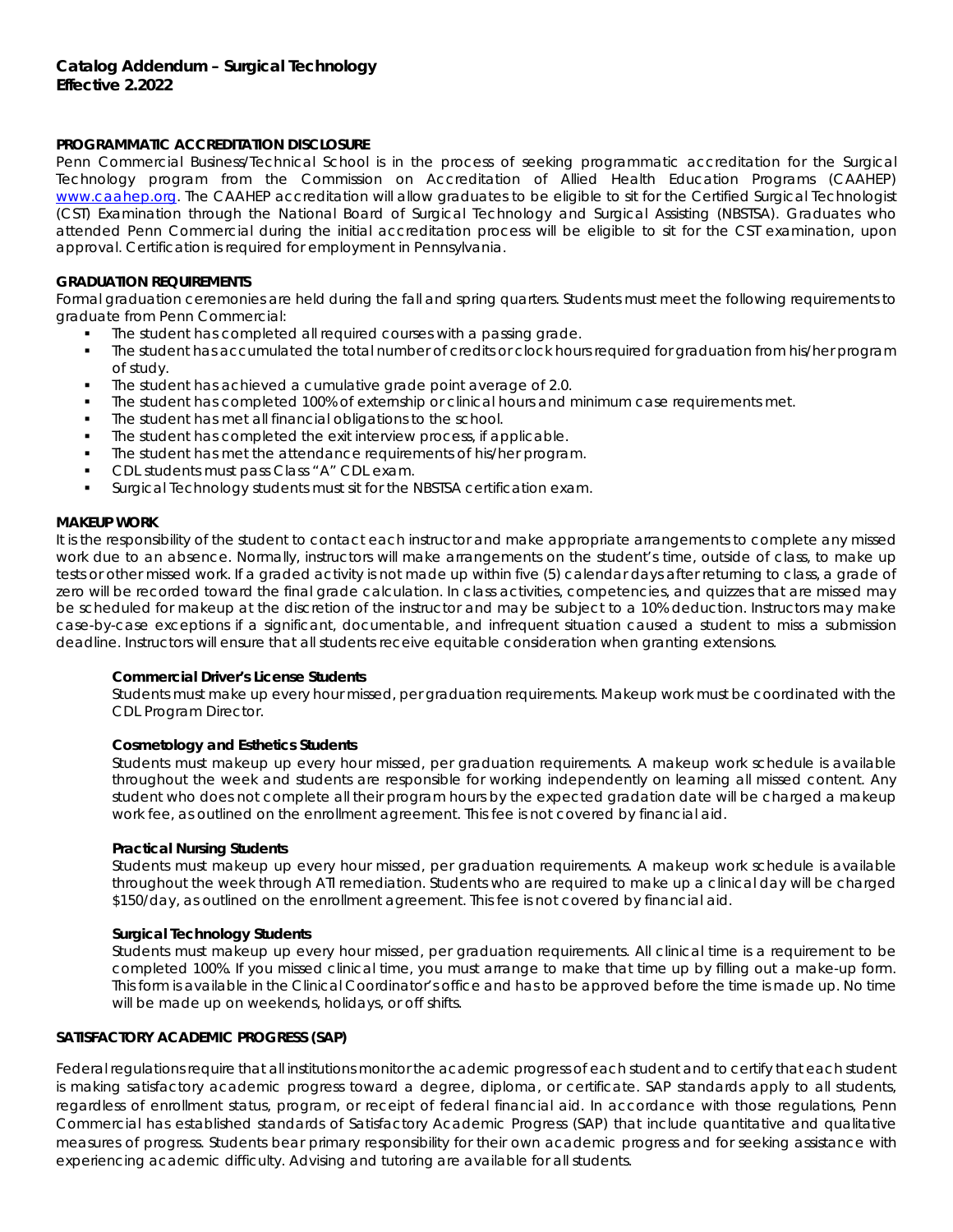*2. Maximum Time Frame –* All students are expected to complete their program within an acceptable period of time. The maximum time frame allowed is 150% of the published length of the program. For credit hour programs, the maximum time frame is based on 150% of the required credits for graduation as published in the School Catalog. For clock hour programs, the maximum time frame is calculated at 150% of the calendar length as published in the School Catalog.

| Program                             | <b>CGPA</b> | Quarter<br>Credits | Maximum<br>Credits<br>Attempted | Maximum<br>Length |
|-------------------------------------|-------------|--------------------|---------------------------------|-------------------|
| <b>Commercial Driver's License</b>  | 2.0         | N/A                | N/A                             | 9/10.5/18 weeks   |
| Computer Aided Drafting and Design  | 2.0         | 110.5              | 165.75                          | N/A               |
| Cosmetology                         | 2.0         | N/A                | N/A                             | 13.5 months       |
| Electrician                         | 2.0         | 59.0               | 88.5                            | N/A               |
| <b>Esthetics</b>                    | 2.0         | N/A                | N/A                             | 4.5 months        |
| <b>HVAC-R</b>                       | 2.0         | 106.0              | 159.0                           | N/A               |
| Information Technology and Security | 2.0         | 106.0              | 159.0                           | N/A               |
| <b>Medical Assistant</b>            | 2.0         | 107.0              | 160.5                           | N/A               |
| <b>Medical Assisting</b>            | 2.0         | 67.0               | 100.5                           | N/A               |
| Pharmacy Technician                 | 2.0         | 82.0               | 123.0                           | N/A               |
| <b>Practical Nursing</b>            | 2.0         | N/A                | N/A                             | 18 months         |
| Surgical Technology                 | 2.0         | 105.0              | 157.5                           | N/A               |
| <b>Welding Technology</b>           | 2.0         | 78.0               | 117.0                           | N/A               |

## **VACCINATION POLICY**

While Penn Commercial does not require students to provide proof of vaccination prior to enrollment and the start of their program of study, medical programs offered do require a Health Clearance/Physical Form completed within two weeks of the start date. Furthermore, externship and clinical sites may also require drug testing and/or immunizations/titers for communicable diseases prior to entering the externship or clinical component of the program. The information by program is outlined below.

## *Titers/Vaccinations by program*

| <b>Medical Assistant/Assisting</b>    | Health Clearance/Physical Form<br>٠                                  |  |  |
|---------------------------------------|----------------------------------------------------------------------|--|--|
| and Phlebotomy Technician             | Hepatitis B Titer and vaccination if requested by externship site    |  |  |
|                                       | Varicella Titer and vaccination if requested by externship site<br>٠ |  |  |
|                                       | MMR Titer and vaccination if requested by externship site            |  |  |
|                                       | T-Spot Testing for Tuberculosis if requested by externship site      |  |  |
|                                       | TDAP vaccination if requested by externship site<br>٠                |  |  |
|                                       | Flu shot if requested by externship site<br>٠                        |  |  |
|                                       | COVID-19 testing if requested by externship site<br>٠                |  |  |
| <b>Practical Nursing and Surgical</b> | Health Clearance/Physical Form<br>٠                                  |  |  |
| Technology                            | Drug Testing<br>٠                                                    |  |  |
|                                       | Hepatitis B Titer and vaccination<br>٠                               |  |  |
|                                       | Varicella Titer and vaccination<br>٠                                 |  |  |
|                                       | MMR Titer and vaccination<br>٠                                       |  |  |
|                                       | <b>T-Spot Testing for Tuberculosis</b><br>٠                          |  |  |
|                                       | <b>TDAP</b> vaccination                                              |  |  |
|                                       | Flu shot<br>٠                                                        |  |  |
|                                       | COVID-19 vaccine and/or testing if requested by clinical site<br>٠   |  |  |

# **COURSE DESCRIPTIONS AND SEQUENCING**

Course sequencing is a 2/3/4-letter and 3-digit combination. The numbers range from 100 to 252 and represent a suggested sequence of when courses should be taken. For example, 100 level courses should be taken in the student's first academic year and 200 level courses should be taken in the student's second academic year. 200 level courses represent upper level courses. The letters indicate subject and/or program areas listed below: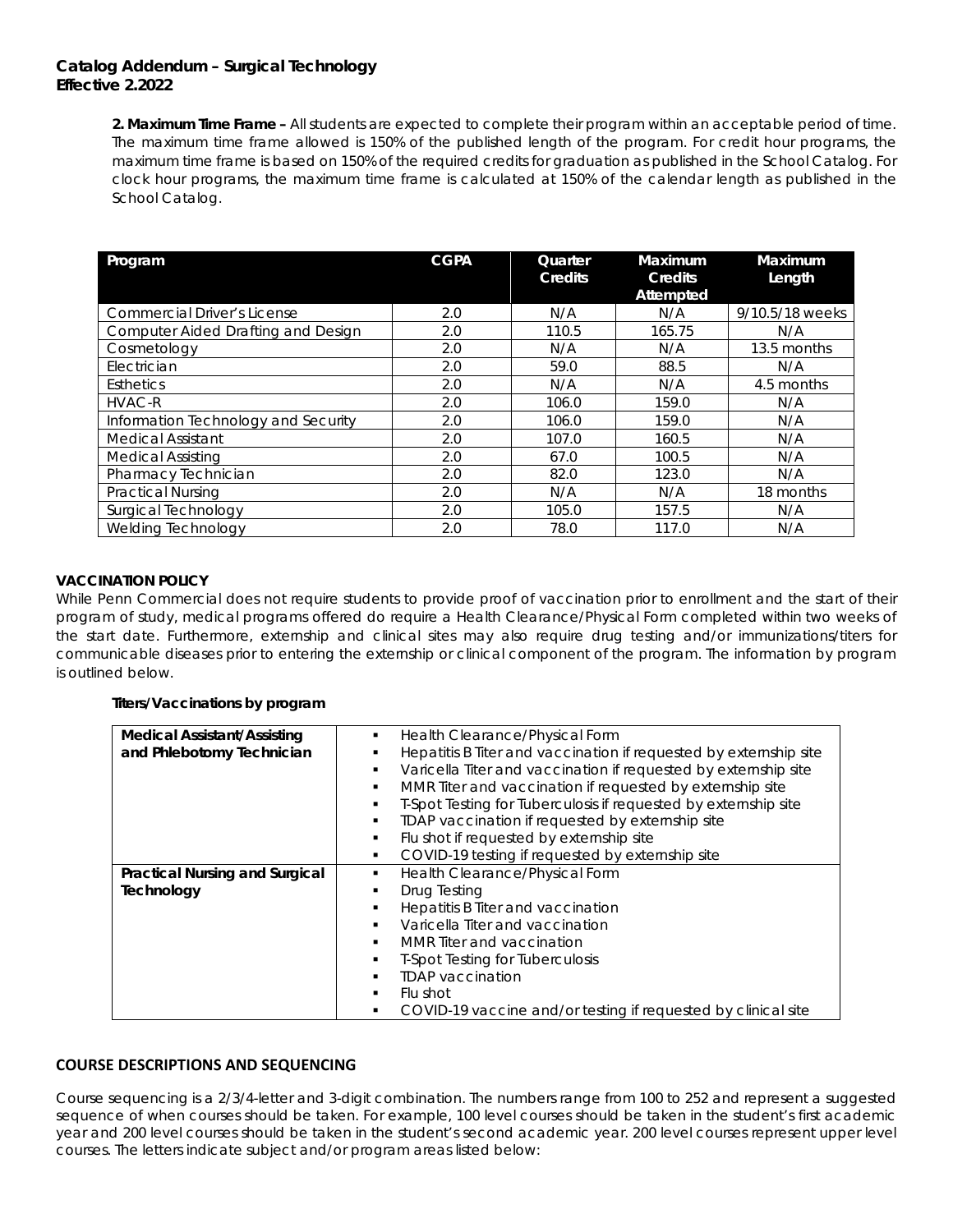- BA Business Administration
- CAD Computer Aided Drafting and Design
- CDL Commercial Driver's License
- CM Network Administrator
- CS Computer Support
- CST Cosmetology
- CT Computer Technology
- EC English and Communication
- EL Electrician
- ES Esthetics
- HT Heating, Ventilation, Air Conditioning and Refrigeration
- IT Information Technology and Security
- MA Mathematics
- MD Medical
- OT Office Technology
- PD Professional Development
- PN Practical Nursing
- PS Psychology
- 
- ST Surgical Technology<br>WT Welding Technology Welding Technology

#### **MEDICAL (MD)**

### **MD100 MEDICAL TERMINOLOGY**

This course is designed to introduce the student to the field of medical terms: origin, definition, practical use and common names. Students will examine basic word structure including suffixes and prefixes, the organization of the human body, the definition of useful diagnostic and procedural terminology, and commonly used medical abbreviation, acronyms, and symbol.

Prerequisite: None - Co-requisite: None

## **PROFESSIONAL DEVELOPMENT (PD)**

## **PD 105 CAREER DEVELOPMENT**

This course is designed to prepare students to make a smooth transition from classroom to career. The course will focus on three areas (Career Portfolio, Job Search, and the Interview Process). Students will develop a comprehensive career portfolio. The portfolio will include a resume, cover letter, references, letters of recommendation, examples of work). Students will learn how to tailor the resume and cover letter to target a specific position or company. The students will learn about the phases in the job search cycle. They will discover ways to market their skills and understand the benefits and goals of successful networking. Students will be introduced to the most relevant job search resources (Career Link, LinkedIn, Indeed). Students will learn how to find job leads and successfully apply to relevant positions. Finally, students will learn about the interview process (securing an interview, how to conduct a successful interview, professionalism, follow-up). This class is designed to teach students the necessary skills so they can apply them directly to achieving immediate and future career goals.

Prerequisite: None - Co-requisite: None

## **SURGICAL TECHNOLOGY (ST)**

## **ST 100 SURGICAL TECHNOLOGY FIELD RESEARCH**

This course will provide a venue for reflection and research of the surgical technology field as students complete their first quarter of study. Working in conjunction with the *Exploration of the Surgical Technology Environment* course, students will take a virtual tour of the operating room environment to observe the role of the surgical technologist, his/her interactions with the surgical team, and the steps of a standard surgical procedure. Further insight will be developed through a guest speaker appearance by a certified surgical technologist currently working in the field. To provide a sense of historical perspective, each student will research and report on a different scientific pioneer who made key contributions that impact the surgical technology field. Throughout the course, strong emphasis will be placed on cultivating a growth mindset that promotes student success in both the classroom and career.

Prerequisite: None - Co-requisite: None

## **ST 101 EXPLORATION OF THE SURGICAL ENVIRONMENT**

This course serves as an introduction to the Surgical Technology profession, starting with its evolution rooted in centuries of scientific study. Students will then examine the responsibilities of the surgical technologist, standard communication principles and practices, and the legal and ethical obligations/ implications of the operating room environment. After an exploration of the various hospital departments and the OR setting, the focus will shift to the needs of the patient,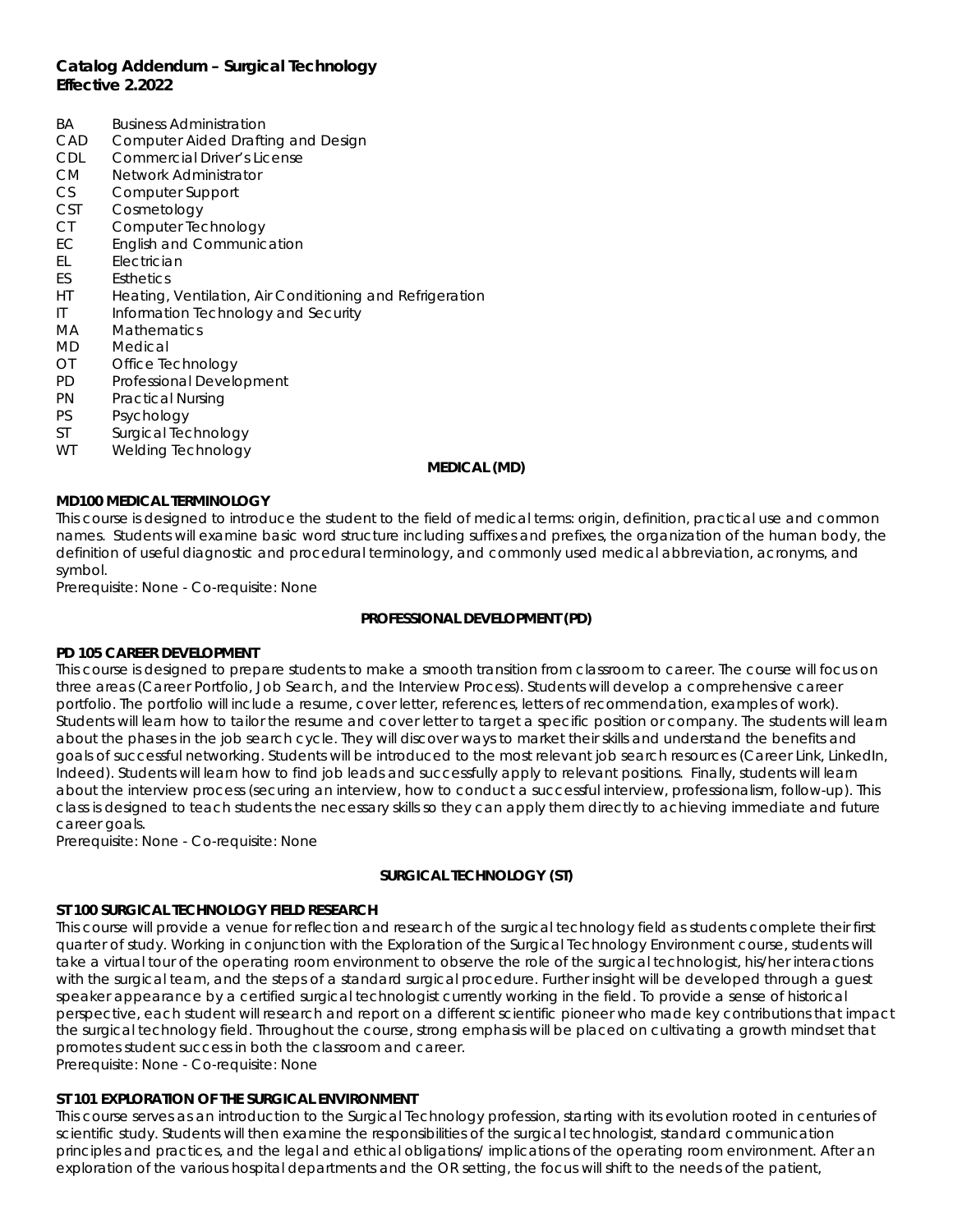particularly those in special populations. A key focus of the course will be on the safe transfer/transport of patients and the various patient positions and their specific applications. Students will also learn basic concepts associated with diagnostic procedures, environmental hazards, and death and dying. Weekly lab sessions will provide practical application of many of the theoretical concepts, particularly in the realm of patient transfer and positioning techniques. Prerequisite: None - Co-requisite: None

## **ST 102 INSTRUMENTATION AND MICROBIOLOGY**

This course introduces the student to the basic instruments used for surgery, as well as the impact of microbiology principles on the practice of sterile technique and infection control in the operative environment. Course topics include: the study of microorganisms and the diseases they cause; the processes of decontamination, sterilization, and disinfection; instrument names, classification, parts, materials, and safe usage; and a close examination of the specific instruments used for general surgery and each surgical specialty. In the lab portion of this course, students will practice competencies in selecting and handling instruments as they build instrument baskets for various surgical procedures. Prerequisite: None - Co-requisite: None

## **ST 103T PRACTICES OF ASEPTIC TECHNIQUE**

This course focuses on the principles and practices of aseptic technique, centering on a series of core competencies in the pre-, peri-, and post-operative stages. After examining the fundamentals of a sterile environment, students learn proper technique for hand washing, hand scrubbing, drying, gowning, and gloving. The course also exposes students to the steps involved in sterile case setup, patient skin prep and draping, proper wound closure, and management of the surgical specimen. This content will be applied in a corresponding lab course where students gain hands-on experience in using aseptic technique to demonstrate these competencies.

Prerequisite: None - Co-requisite: ST 103L

## **ST103L PRACTICES OF ASEPTIC TECHNIQUE LAB**

This course provides an opportunity to apply the principles learned in the corresponding *Principles of Aseptic Technique*  course. In the lab setting, students gain hands-on experience in completing competencies associated with setting up and maintaining a sterile surgical environment using aseptic technique. Specific competencies include: the surgical scrub routine, gowning and gloving, back table and Mayo stand setup, opening/arranging supplies, managing surgical/closing counts, handling specimens, assisting with urinary catheterizations, and surgical skin prep for various anatomical sites. Prerequisite: None - Co-requisite: ST 103T

## **ST 104T OR EQUIPMENT AND SUPPLIES**

This course offers a close examination of the wide range of equipment and supplies that support operating room procedures. Students will learn the proper techniques for carefully preparing and handling: tubes, drains and catheters; sutures and suture needles, general surgical supplies such as surgical sponges, wound dressings, and skin prep solutions; common equipment such as OR tables, Electro Surgical Units, and pneumatic tourniquet cuffs; lasers; and endoscopic and robotic equipment. This content will be applied in a corresponding lab course where students gain hands-on experience in using aseptic technique to demonstrate these competencies.

Prerequisite: None - Co-requisite: ST 104L

## **ST 104L OR EQUIPMENT AND SUPPLIES LAB**

This course provides an opportunity to apply the principles learned in the corresponding *OR Equipment and Supplies* course. In the lab setting, students gain hands-on experience in completing competencies associated with the setup of equipment and supplies in the operative environment. Specific competencies include: preparing active and passive drains; handling sutures, ties, and needles; setting up the Electro Surgical Unit (ESU); assembling endoscopic equipment; and connecting the video tower for operation.

Prerequisite: None - Co-requisite: ST 104T

#### **ST 105T SURGICAL SPECIALTIES I**

This course focuses on General Surgery, the surgical specialty that lays the foundation for all other specialties covered in subsequent courses. Students will apply previous knowledge of anatomy and pathology related to the abdominal cavity and organs contained within the cavity to learn the detailed steps involved in a series of open and laparoscopic procedures that treat gastrointestinal, liver and biliary tract, pancreatic, breast, and thyroid pathologies. This content will be applied in a corresponding lab course where students gain hands-on experience in using aseptic technique to prepare and handle the instruments, equipment, and supplies associated with core general surgery procedures. Prerequisite: MD 100, ST 110, ST 103T, ST 103L, - Co-requisite: ST 105L, ST 111

#### **ST 105L SURGICAL SPECIALTIES I LAB**

This lab-based course gives students the opportunity to gain hands-on experience in serving the role of the surgical technologist in general surgery procedures. Students will practice using aseptic technique to prepare and handle the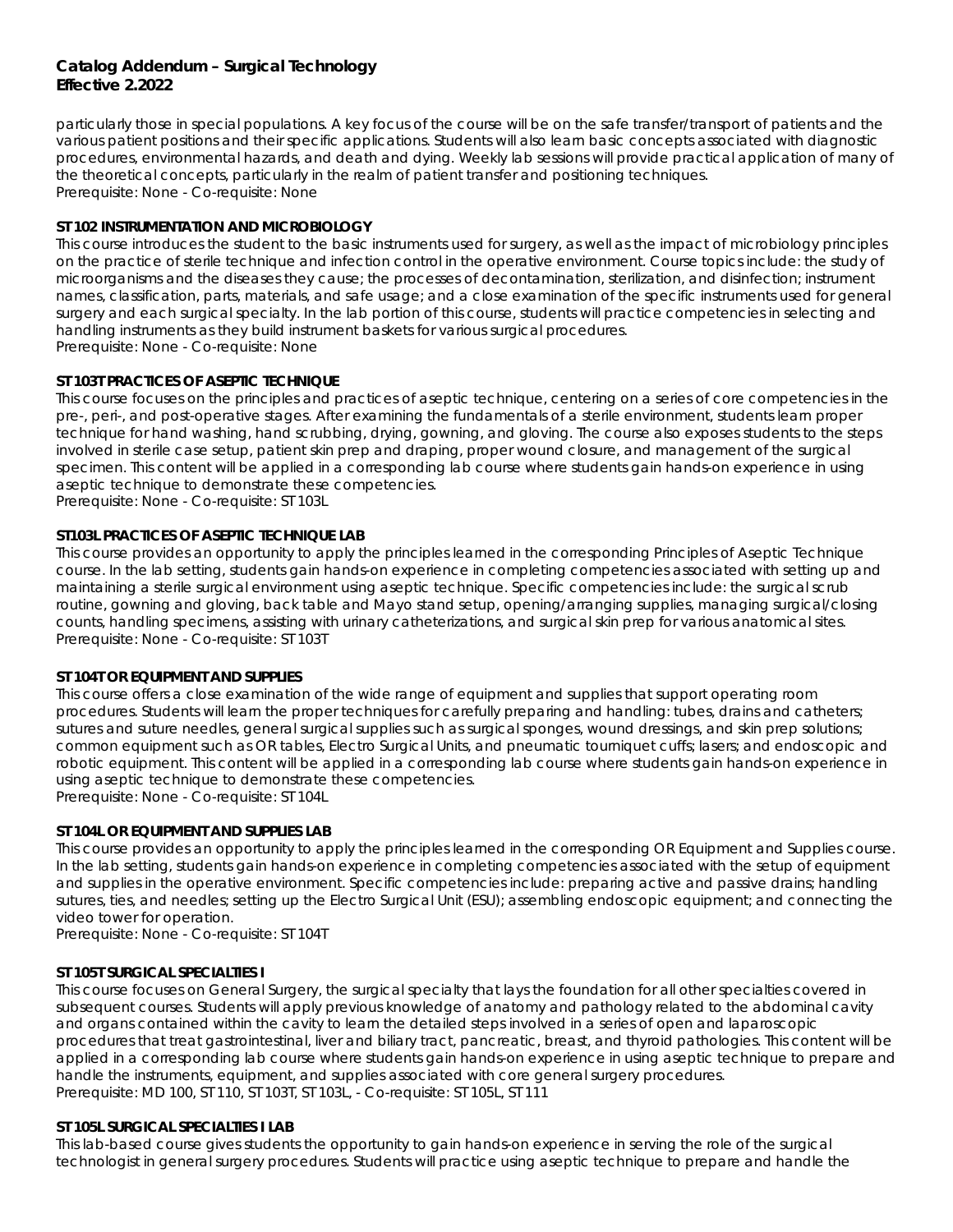instruments, equipment, and supplies associated with open and laparoscopic procedures related to the abdominal cavity and organs contained within the cavity. Each practice lab is followed by a graded competency lab for a selected procedure. Students will also demonstrate their skills in performing competencies of the circulator role. Prerequisite: MD 100, ST 110, ST 103T, ST 103L - Co-requisite: ST 105T, ST 111

## **ST 110 SURGICAL ANATOMY AND PHYSIOLOGY 1**

This course is an overview of surgical anatomy and pathophysiology. Emphasis is placed on the organizational structure of the body, organ systems, relevant surgical pathophysiology, and related medical terminology (abdomen; female reproductive system; the eye; ear, nose and sinuses; upper aerodigestive tract and oral cavity; face and cranium). Upon completion, the student will be able to apply knowledge of anatomy in the clinical environment. Prerequisite: MD 100 - Co-requisite: None

## **ST111 SURGICAL ANATOMY AND PHYSIOLOGY 2**

This course is an overview of surgical anatomy and pathophysiology. Emphasis is placed on the organizational structure of the body, organ systems, relevant surgical pathophysiology, and related medical terminology (skin, genitourinary system, musculoskeletal system, cardiovascular system, respiratory system, peripheral vascular system, and neurological system). Upon completion, the student should be able to apply knowledge of anatomy in the clinical environment. Prerequisite: MD 100 - Co-requisite: None

## **ST125 PHARMACOLOGY FOR THE SURGICAL TECHNOLOGIST**

This course provides the student with an introduction to basic pharmacology concepts. The student will examine the application of pharmacology concepts in the context of various patient care delivery settings. The course offers students the opportunity to examine and analyze medications utilized in an operating room setting. This course provides an overview of drug families and employs a series of review exercises and illustrations to enhance the students understanding of pharmacology.

Prerequisite: MD 100, MA 102, ST 110, ST 111 - Co-requisite: None

## **ST 200T SURGICAL SPECIALTIES 2**

This course encompasses two major surgical specialties: Obstetrics/Gynecology and Genitourinary. Students will apply previous knowledge of anatomy and pathology related to the male and female reproductive and urinary systems to learn the detailed steps involved in a series of diagnostic, open, and laparoscopic procedures, including those related to pregnancy and labor/delivery, external genitalia and structures, cervical, kidney/ureter/bladder, and prostate/testicular/penile procedures. This content will be applied in a corresponding lab course where students gain hands-on experience in using aseptic technique to prepare and handle the instruments, equipment, and supplies associated with obstetrics, gynecology, and genitourinary procedures. Prerequisite: ST Quarters 1-3 - Co-requisite: ST 200L

#### **ST 200L SURGICAL SPECIALTIES 2 LAB**

This lab-based course gives students the opportunity to gain hands-on experience in serving the role of the surgical technologist in obstetric, gynecologic, and genitourinary procedures. Students will practice using aseptic technique to prepare and handle the instruments, equipment, and supplies associated with open and laparoscopic procedures related to the male and female reproductive and urinary systems. Each practice lab is followed by a graded competency lab for a selected procedure. Students will also demonstrate their skills in performing competencies of the circulator role. Prerequisite: - ST Quarters 1-3 - Co-requisite: ST 200T

## **ST 201T SURGICAL SPECIALTIES 3**

This course encompasses three major surgical specialties: Plastics and Reconstructive Surgery, Orthopedic Surgery, and Neurosurgery. Students will apply previous knowledge of anatomy and pathology related to these specialties as they learn the detailed steps involved in a series of diagnostic, open, and laparoscopic procedures. These procedures include skin grafts and plastic/reconstructive surgeries of the head, face, hand, breast, and abdomen, as well as orthopedic procedures of the shoulder, radius, hip, femur, knee, ankle, and foot. The final weeks of the course will be devoted to cranial, spinal, and peripheral nerve neurosurgeries. This content will be applied in a corresponding lab course where students gain hands-on experience in using aseptic technique to prepare and handle the instruments, equipment, and supplies associated with reconstructive, orthopedic, and neurological procedures. Prerequisite: ST Quarters 1-3 - Co-requisite: ST 201L

## **ST 201L SURGICAL SPECIALTIES 3 LAB**

This lab-based course gives students the opportunity to gain hands-on experience in serving the role of the surgical technologist in plastic/reconstructive, orthopedic, and neurological procedures. Students will practice using aseptic technique to prepare and handle the instruments, equipment, and supplies associated with open and laparoscopic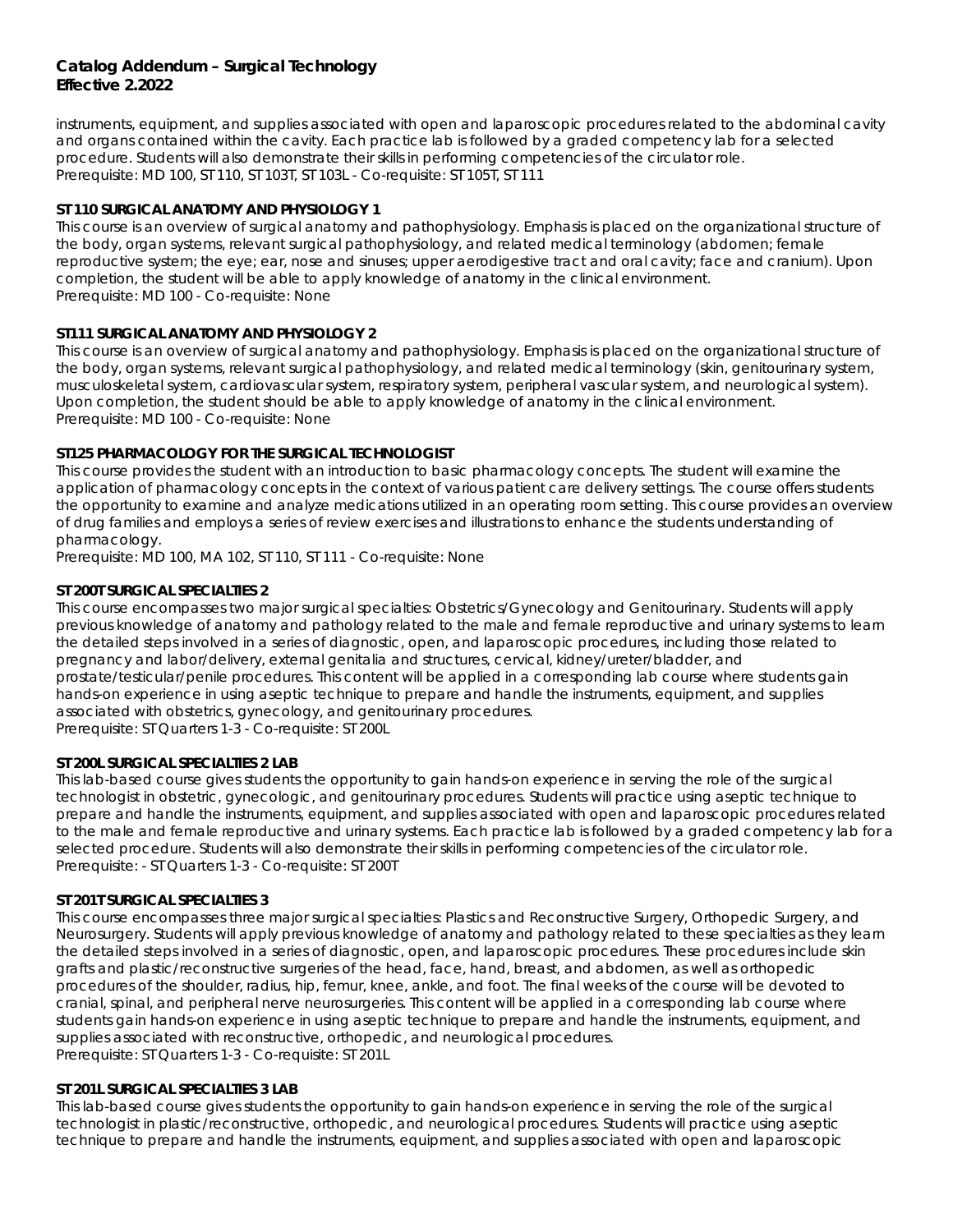procedures related to these specialties. Each practice lab is followed by a graded competency lab for a selected procedure. Students will also demonstrate their skills in performing competencies of the circulator role. Prerequisite: ST Quarters 1-3 - Co-requisite: ST 201T

### **ST 202T SURGICAL SPECIALTIES 4**

This course encompasses three major surgical specialties: Thoracic Surgery, Cardiac Surgery, and Peripheral Vascular Surgery. Students will apply previous knowledge of anatomy and pathology related to these specialties as they learn the detailed steps involved in a series of diagnostic, open, and laparoscopic procedures that address pathologies of the lung, heart (in both adult and children), and peripheral vascular system. This content will be applied in a corresponding lab course where students gain hands-on experience in using aseptic technique to prepare and handle the instruments, equipment, and supplies associated with thoracic, cardiac, and peripheral vascular procedures. Prerequisite: ST Quarters 1-4 - Co-requisite: ST 202L

### **ST 202L SURGICAL SPECIALTIES 4 LAB**

This lab-based course gives students the opportunity to gain hands-on experience in serving the role of the surgical technologist in cardiothoracic and peripheral vascular surgery. Students will practice using aseptic technique to prepare and handle the instruments, equipment, and supplies associated with open and laparoscopic procedures related to these specialties. Each practice lab is followed by a graded competency lab for a selected procedure. Students will also demonstrate their skills in performing competencies in the circulator role. Prerequisite: ST Quarters 1-4 - Co-requisite: ST 202T

### **ST 203T SURGICAL SPECIALTIES 5**

This course encompasses three major surgical specialties: Ophthalmic Surgery, Otorhinolaryngologic Surgery, and Oral/Maxillofacial Surgery. Students will apply previous knowledge of anatomy and pathology related to these specialties as they learn the detailed steps involved in a series of diagnostic, open, and laparoscopic procedures that address pathologies of the eye, ear, nose, throat, oral cavity, and face. This content will be applied in a corresponding lab course where students gain hands-on experience in using aseptic technique to prepare and handle the instruments, equipment, and supplies associated with ophthalmic, otorhinolaryngologic, and oral/maxillofacial procedures. Prerequisite: ST Quarters 1-4 - Co-requisite: ST 203L

### **ST 203L SURGICAL SPECIALTIES 5 LAB**

This lab-based course gives students the opportunity to gain hands-on experience in serving the role of the surgical technologist in ophthalmic, otorhinolaryngologic, and oral/maxillofacial surgery. Students will practice using aseptic technique to prepare and handle the instruments, equipment, and supplies associated with open and laparoscopic procedures related to these specialties. Each practice lab is followed by a graded competency lab for a selected procedure. Students will also demonstrate their skills in performing competencies in the circulator role. Prerequisite: ST Quarters 1-4 - Co-requisite: ST 203T

#### **ST 205 CST REVIEW 1**

During this course students will review surgical caseloads from concurrent externship rotation to ensure compliance with the AST Surgical Rotation Case Requirements. Prerequisite: ST Quarters 1-5 - Co-requisite: ST 220

#### **ST 206 CST REVIEW 2**

This course will offer the Surgical Technology student the opportunity to review all program content in preparation for the national certification exam. Provides systematic review of all course material with related exams similar in design to the Certified Surgical Technologist (CST) Exam offered by the National Board of Surgical Technology and Surgical Assisting. Prerequisite: ST Quarters 1-6 - Co-requisite: ST 211

#### **ST 220 ST EXTERNSHIP ROTATION 1**

This initial externship course reflects the full range of theoretical concepts and hands-on competencies from all previous quarters of study in the Surgical Technology program. Students are assigned to an affiliated clinical site where they gain direct experience in assisting the operating team with surgical procedures in both general surgery and a variety of surgical specialties. Students are required to meet a 120-case minimum, with designated case totals for general surgery and each classification of specialty surgeries. Assessments include daily evaluations by the onsite preceptor, as well as weekly evaluations by Penn Commercial's clinical instructor. Students are responsible for completing weekly assignments that reinforce experiential learning and reserve time for active reflection.

Prerequisite: ST Quarters 1-5 - Co-requisite: ST 205